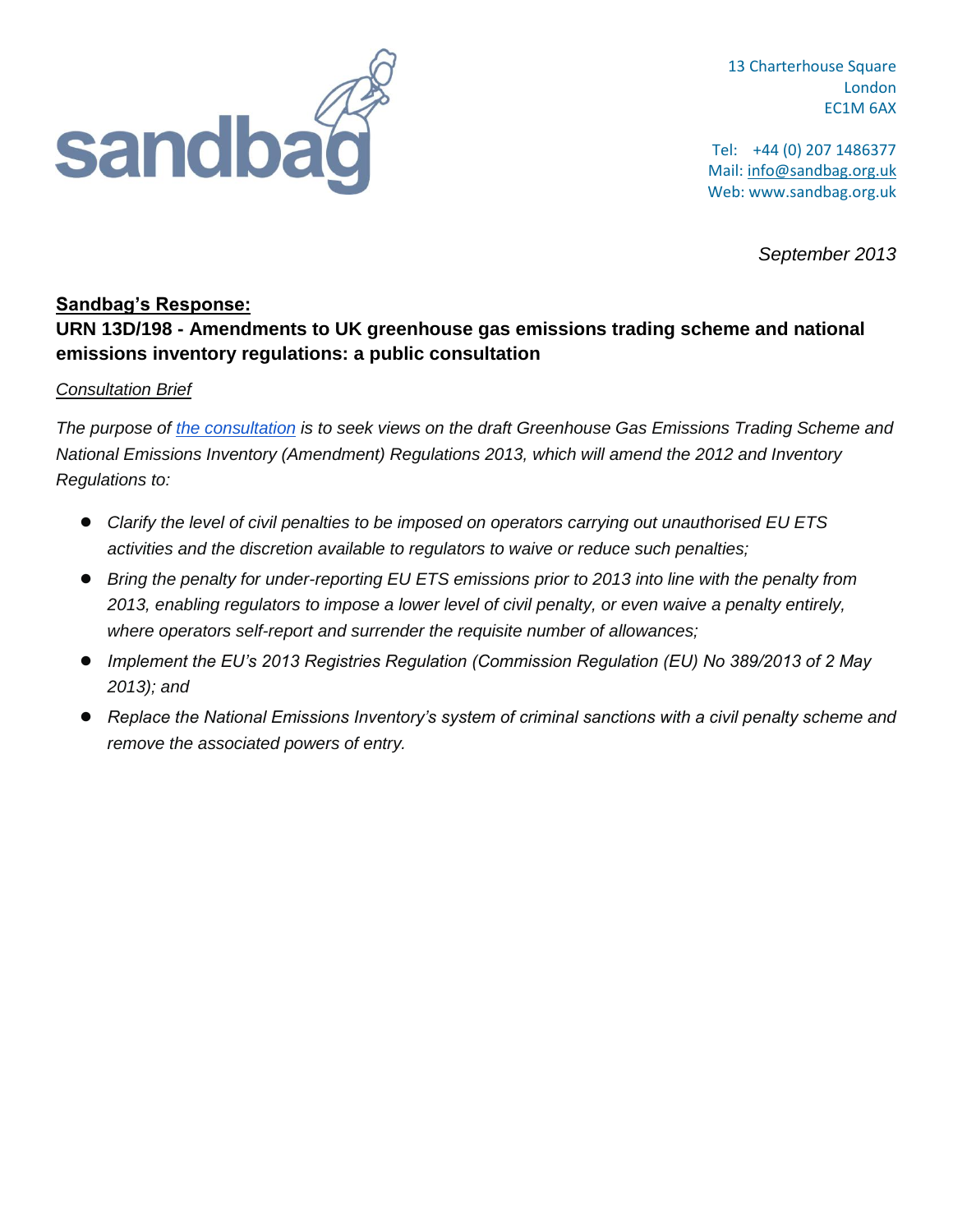## **Background**

From May to July 2012, the government consulted<sup>1</sup> on the transposition into UK law of Directive 2009/29/EC, revising EU Directive 2003/87/EC. No NGOs responded. The laws applying to Phase III were changed, from January 2013 onwards, but the Environment Agency (the ETS regulator in England) has delayed issuing new guidance until the legislation currently being consulted on becomes law. The initial legislation introduced:

- A  $\epsilon$ 20tCO<sub>2</sub> penalty if an Operator initially failed to surrender the correct emissions, but advised the regulator of their mistake and surrendered the correct allowances, before the regulator noted their noncompliance.<sup>2</sup>
- Regulator discretion in imposing some penalties.<sup>3</sup>
- Removed criminal penalties from EU Emissions Trading Scheme transgressions

The new consultation seeks is on the document 'The Greenhouse Gas Emissions Trading Scheme and National Emissions Inventory (Amendment) Regulations 2013'. In this new legislation, the government seeks to:

- Bring the Phase II regulations into line with the new (2012) Phase III regulations
- Clarify and extend 'regulator discretion'
- Clarify what the level of civil penalties are for non-compliant Phase II and III Operators, and where they can be used
- Remove criminal penalties from the National Emissions Inventory sanctions

2 Point 58 (4) [The Greenhouse Gas Emissions Trading Scheme Regulations 2012](https://www.gov.uk/government/uploads/system/uploads/attachment_data/file/42946/5219-si-greenhouse-gas-emissions-trading-regs.pdf)

 $\overline{\phantom{a}}$ <sup>1</sup>[https://www.gov.uk/government/uploads/system/uploads/attachment\\_data/file/66842/Transposition\\_of\\_EU\\_Directive\\_2009\\_29\\_](https://www.gov.uk/government/uploads/system/uploads/attachment_data/file/66842/Transposition_of_EU_Directive_2009_29_EC_revising_EU_Directive_2003_87_EC.pdf) [EC\\_revising\\_EU\\_Directive\\_2003\\_87\\_EC.pdf](https://www.gov.uk/government/uploads/system/uploads/attachment_data/file/66842/Transposition_of_EU_Directive_2009_29_EC_revising_EU_Directive_2003_87_EC.pdf)

 $3$  Point 54, Ibid

*Sandbag Climate Campaign is a not-for-profit enterprise registered as a Community Interest Company under UK Company Law. Company No. 6714443 Registered Address: BWB Secretarial Ltd, 2-6 Cannon Street, LONDON, EC4M 6YH*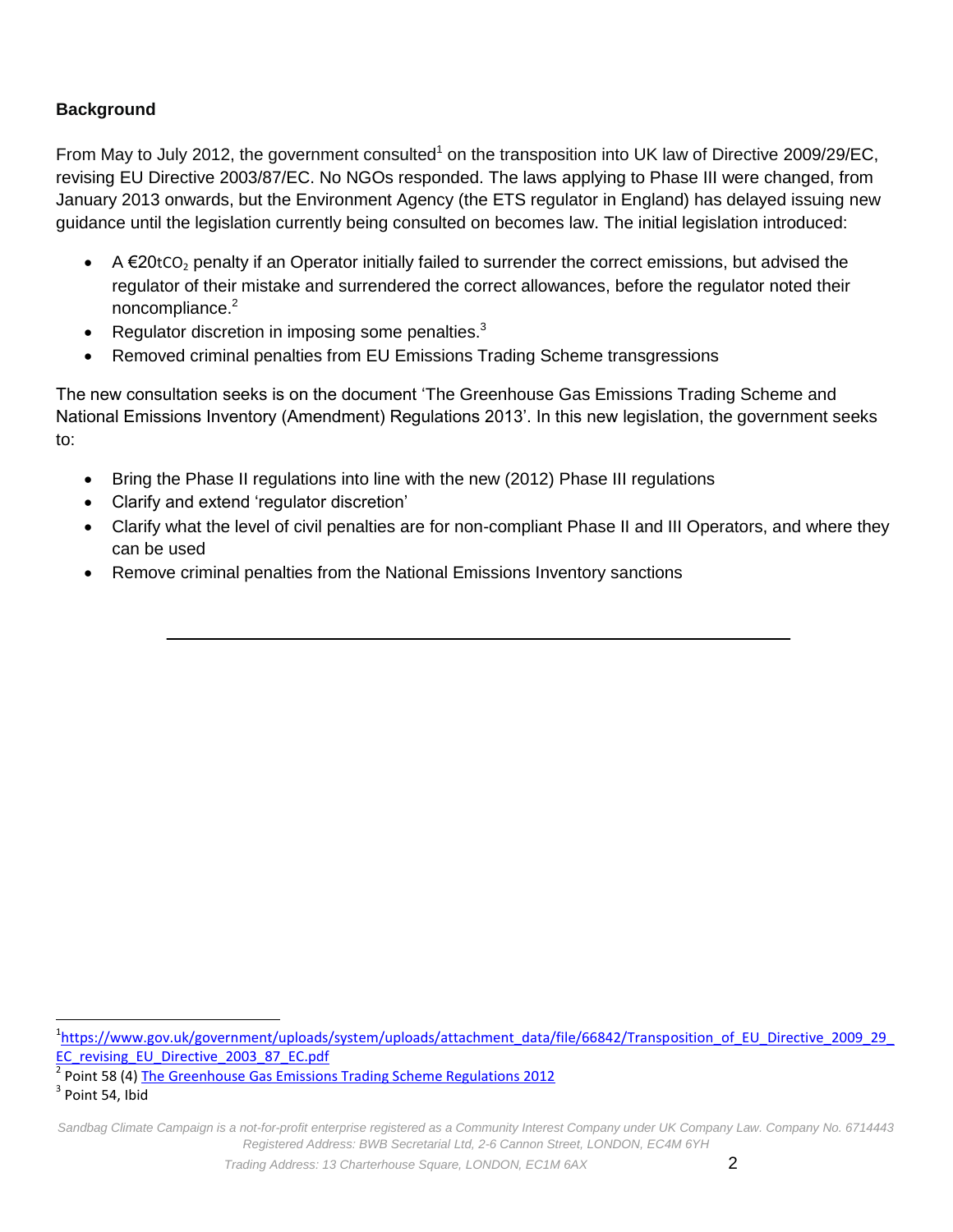## **Sandbag's Response: Executive Summary 19th September 2013**

*Sandbag outlines below areas in which the draft 2013 Regulations on Greenhouse Gas Emissions Trading Scheme need changes in order to improve the 2012 Regulations, above and beyond the government's proposed changes. As the Regulators have not yet updated Operator guidance, this is an apt time to make these changes and restore the integrity of the emissions trading scheme in the UK.*

**The €100tCO<sup>2</sup> mandatory penalty regime should be reinstated**, to ensure clear financial cost to EU ETS non-compliance, for transgressions in Phase II **and** in Phase III, for Verified **and** Reportable emissions. Sandbag considers Directive 2003/87/EC Article 16 (3) to be explicit<sup>4</sup> in setting out a  $\epsilon$ 100tCO<sub>2</sub> mandatory penalty regime, as does previous Environment Agency guidance.<sup>5</sup> The government has stated "the legal position may in the longer term have to be clarified by the UK courts" $^6$  in regard to the €20tCO<sub>2</sub> discretionary penalty. Sandbag believes **the Directive is clear; the mandatory €100tCO<sup>2</sup> penalty should be reinstated**.

Discretion on penalties should be removed. **The mandatory penalty helps to avoid the risk of regulatory capture**. Allowing fines to be waived incentivises co-option of the regulator by industry at the expense of citizens.

**Criminal penalties should be restored**, as they represent a necessary deterrent. Current Regulator guidelines already focus on civil penalties, and criminal penalties have not been unnecessarily used.

**The changes in this consultation and the 2012 regulations shift the burden from correct initial reporting by ETS operators, to reliance upon the regulator to correct the reports after the fact**. This shift would occur in the context of severe and repeated cuts to the regulator.

Within the general ideology of "a bonfire of regulations",<sup>7</sup> the complex and technical nature of these reforms has undetermined outcomes for compliance. **Sandbag recommends clear evidence is gathered before policy change**.

The EU has led the world on emissions trading. As others, including China, look to the EU for guidance as they begin their own schemes, **now is the wrong time to water-down EU ETS enforcement** without strong evidence of benefit.

 4 "*Member States shall ensure that any operator who does not surrender sufficient allowances by 30 April of each year to cover its emissions during the preceding year shall be held liable for the payment of an excess emissions penalty. The excess emissions penalty shall be EUR 100 for each tonne of carbon dioxide equivalent emitted by that installation for which the operator has not surrendered allowances."* [Directive 2003/87/EC Article 16 \(3\)](http://eur-lex.europa.eu/LexUriServ/LexUriServ.do?uri=CELEX:32003L0087:en:NOT) 

<sup>&</sup>lt;sup>5</sup> "The penalty is calculated as the amount in tonnes of carbon dioxide equivalent by which the annual reportable emissions exceeded *the number of allowances surrendered multiplied by €100. The penalty is mandatory and is set in the EU ETS Directive, which has been implemented in every Member State in the European Union. There is therefore no discretion whatsoever given to the regulator as to whether or not to impose the penalty*.[" Guidance to Operators on civil penalties](http://www.environment-agency.gov.uk/static/documents/Business/2009_01_29_Guidance_to_Operators_on_civil_penalties.pdf) (January 2009) Environment Agency <sup>6</sup> Page 23, [Consultation Summary of Responses: Transposition of EU Directive 2009/29/EC revising EU Directive 2003/87/EC](https://www.gov.uk/government/uploads/system/uploads/attachment_data/file/66845/Transposition_of_EU_Directive_2009_29_EC_revising_EU_Directive_2003_87_EC_-_summary_of_responses_and_government_response.pdf) (2012) DECC

[Cameron calls for bonfire of EU regulations](http://www.thetimes.co.uk/tto/business/davos/article2891848.ece) (2011) The Times

*Sandbag Climate Campaign is a not-for-profit enterprise registered as a Community Interest Company under UK Company Law. Company No. 6714443 Registered Address: BWB Secretarial Ltd, 2-6 Cannon Street, LONDON, EC4M 6YH*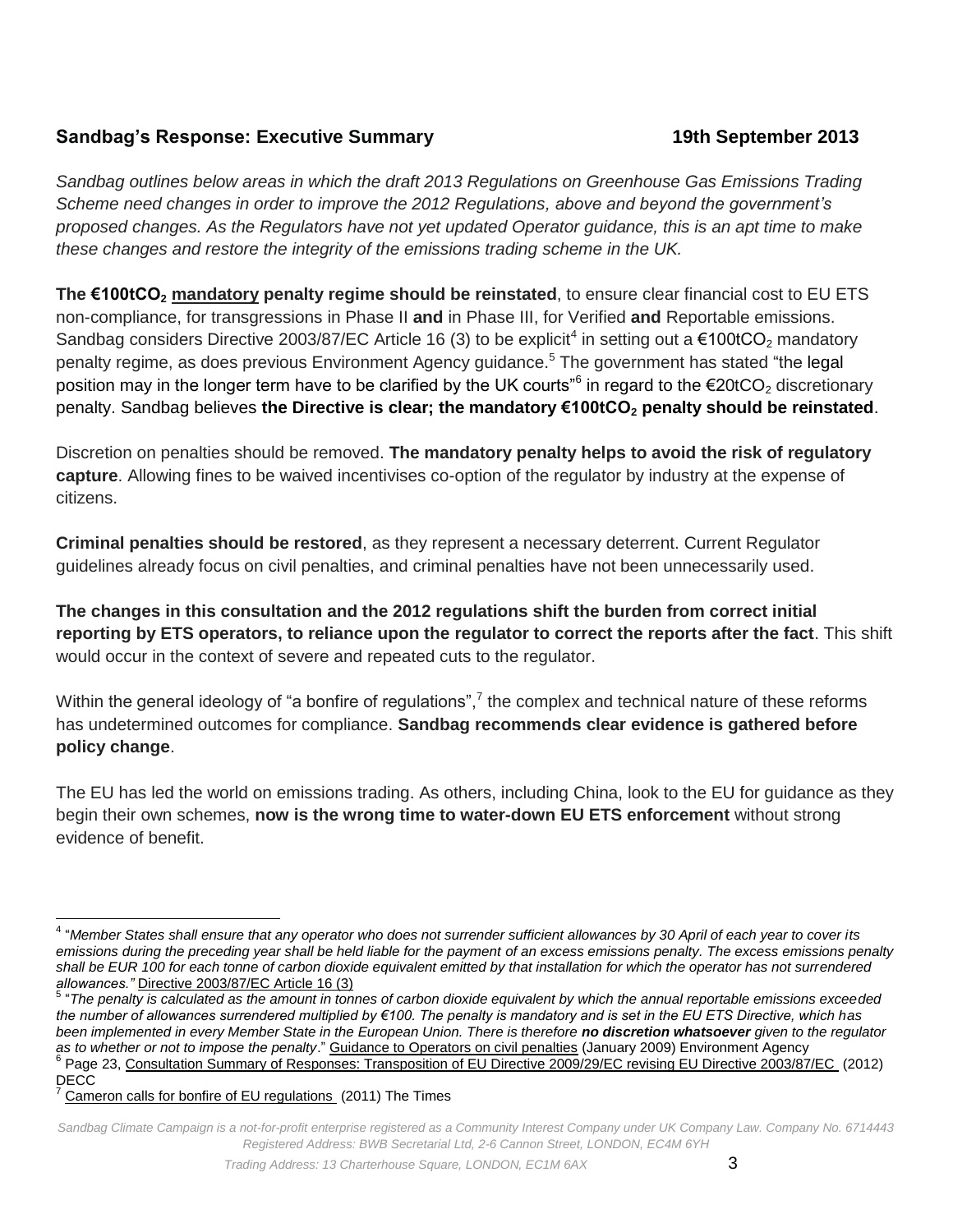*1. Do you agree that the proposed amendments to Regulation 52: a) provide for a default civil penalty equal to the economic benefit gained from operating without a permit, with an additional percentage determined through Ministerial Direction; b) make it clear that the Regulator is able to exercise discretion to waive or reduce penalties where they consider it appropriate to do so?* 

a) Sandbag supports a default penalty which matches the profit made from operating without an EUA, with the suggestion that the additional percentage fine must contain a minimum mandatory provision, liable to be **increased** on Ministerial Direction, but not decreased. We see no reason for reducing this additional fine from the €100 stated in the Directive, particularly in light of Dr Paul Leinster's request (Chief Executive of the Environment Agency) for "higher fines for pollution incidents to provide a greater deterrent".<sup>8</sup> This ensures participants are aware there is a guaranteed minimum cost to illicit operation.

b) Sandbag does not support allowing the Regulator to waive or reduce penalties, particularly without Ministerial oversight. The "default civil penalty equal to the economic benefit gained" is not in reality a penalty, but a claim on costs that the participant had a legal obligation to pay. There is not a conceivable situation where a participant has gained economic benefit through failing to purchase ETS permits, but could morally have this payment reduced or waived. Amendment 3(3), in altering "must" to "may" in Regulation 52,<sup>9</sup> allows the operator penalty to be below the level of economic benefit. The government has offered no explanation for introducing the discretion to allow operators to gain economic benefit from failing to surrender the correct number of allowances.

Furthermore, the Macrory Report, which the government cites in the move away from criminal penalties, specifically notes the behaviour of the Environment Agency concerning the dangers of financial penalties failing to be commensurate with the gain in economic benefit,<sup>10</sup> and Macrory states in his Six Penalties Principles "A sanction should...aim to eliminate any financial gain or benefit from a non-compliance".<sup>11</sup>

The amendments introduce a lack of clarity as to the scope of waiver and discretion, despite that being a key objective of this further regulation. In the 2012 Regulations, discretion was introduced for the regulator in regards to the excess penalty.<sup>12</sup> The amendments suggested in this consultation allow discretion even in the case of 'failing to comply with a notice' and 'failing to comply with an enforcement notice'.<sup>13</sup> These are serious offenses, not simple mistakes, and the use of discretion in these cases would seem to be unduly lenient.

 $\overline{\phantom{a}}$ <sup>8</sup> [Environment Agency urges bigger fines for polluters](http://www.theguardian.com/environment/2009/nov/06/environment-agency-pollution-fines) (2009) The Guardian

<sup>&</sup>lt;sup>9</sup> Page 29, Amendment 3(3) [Annex 2: Draft Statutory Instrument](https://www.gov.uk/government/uploads/system/uploads/attachment_data/file/226910/EU_ETS_amend_regs_-_condoc_130808.pdf) (2013)

<sup>&</sup>lt;sup>10</sup> Page 20[, Regulatory Justice: Making Sanctions Effective](http://www.berr.gov.uk/files/file44593.pdf) (2006) Richard Macrory

 $11$  Page 99, ibid

<sup>12</sup> Page 29, Regulation 51 [No. 3038 The Greenhouse Gas Emissions Trading Scheme Regulations 2012](http://www.legislation.gov.uk/uksi/2012/3038/pdfs/uksi_20123038_en.pdf) (2012) *Discretion in imposing civil penalties. 51.—(1) Where the regulator considers it appropriate to do so, the regulator may (subject to paragraph (2))— (a) refrain*  from imposing a civil penalty; (b) reduce the amount of a penalty (including the amount of an additional daily penalty); (c) extend the *time for payment specified in the penalty notice or additional penalty notice; (d) withdraw a penalty notice or an additional penalty notice; (e) modify the notice by substituting a lower penalty.*<br><sup>13</sup> In requision 86 (povince and transitional in the penalty.

<sup>13</sup> *In regulation 86 (savings and transitional provisions: the 2005 Regulations)— (a) in paragraph (15), after "the following civil penalties apply" insert "(subject to the regulator's discretion under regulation 51 above)"* Amendment 4. (2a) t[o No. 3038 The Greenhouse Gas](http://www.legislation.gov.uk/uksi/2012/3038/pdfs/uksi_20123038_en.pdf)  [Emissions Trading Scheme Regulations 2012](http://www.legislation.gov.uk/uksi/2012/3038/pdfs/uksi_20123038_en.pdf) Page 42, Regulation 86, 15b&c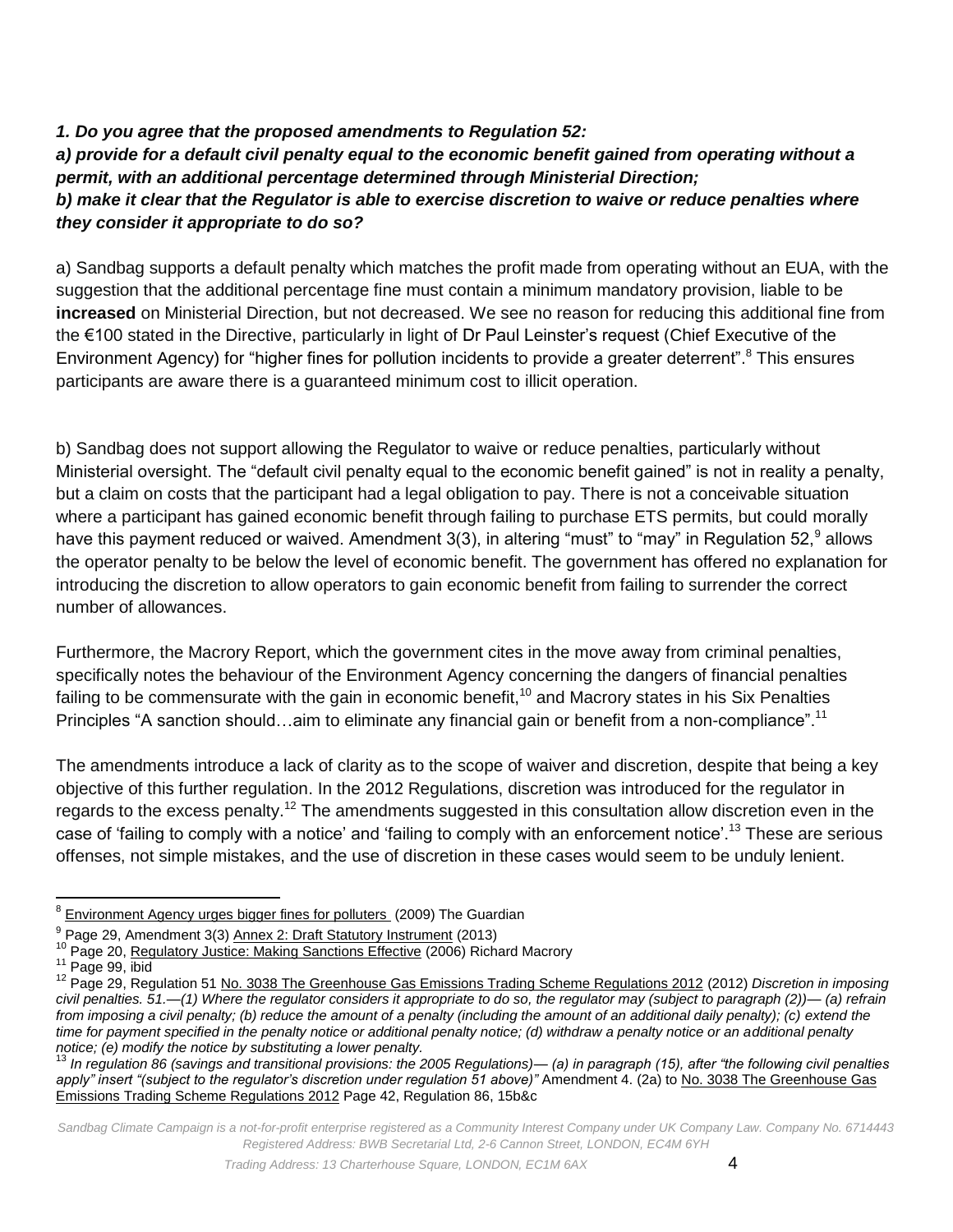These amendments expanding the scope of regulator discretion, which unfortunately fosters an atmosphere where it is in industry interest to co-opt the regulator, a common process that many UK regulatory bodies have been accused of; for example, the UK Medical Healthcare products Regulatory Agency (MHRA).<sup>14</sup> Indeed, the Environment Agency's own reports note the concern over "actual or perceived regulatory capture" within the organisation.<sup>15</sup>

Regulatory capture diminishes the power of the regulator to make decisions for the benefit of citizens, and allowing civil servants at the regulator to 'give favours' in this way (through waiving penalties) further encourages revolving-door employment and a reduction of the regulator to function effectively.

Of particular concern is how this discretionary power might be exercised in light of the ongoing debate surrounding the inclusion of international airlines into the EU ETS. The decision to include international airlines in any way has proven controversial and the EU had faced considerable opposition from a number of international airlines and their respective governments.<sup>16 17</sup> Under pressure the EU took the decision to "Stop the Clock", temporarily suspending intercontinental flights from the scope of the EU ETS. As a leading EU aviation hub 409 airlines fall under UK jurisdiction, out of the 1191 registered in the EU.<sup>18 19</sup> The EU is now expected to suspend the non-EU element of the EU ETS after an anticipated compromise with the International Civil Aviation Organization (ICAO) on global Market Based Mechanisms (MBMs). However, the option to waive fines could be seen as a way for international airlines to shirk their obligations and receive an exemption from the EU ETS or any obligation to account for emissions which occur in EU air space, possibly setting a precedent that other Member States will be inclined to follow. It must be ensured that all penalties are rigorously imposed against those who deliberately do not comply, and the UK does not lead a race to the bottom in application of regulation.

With the removal of guaranteed punishment for surrendering too few allowances, and the reduction from a criminal to a civil matter, companies may be encouraged to under-surrender allowances, and then correct their submission only if caught. This shifts the burden of effort, from correct initial reporting by ETS operators, to reliance upon the regulator to correct the reports after the fact. In the context of severe and repeated cuts<sup>20</sup> to the regulator (the Environment Agency), Sandbag does not support this change.

To date, the application of penalties has been unusual, for instance, in England and Wales fines total around £2 million to date across nine operators, with no suggestion by the Environment Agency of any fraud, only reporting mistakes.<sup>21</sup> However, the global picture shows transgressions are very common, and are often beyond the scope of simple error. UNEP warns the global market in greenhouse gas emissions has already suffered significant corruption, including being:

<sup>16</sup> [Inclusion of aviation in the EU ETS](http://ec.europa.eu/clima/policies/transport/aviation/index_en.htm) (2013) European Commission

See Appendix One, Environment Agency Data

 $\overline{\phantom{a}}$ <sup>14</sup> For example Light, Donald[. Rapid Response to 'Don't Blame it all on the Bogey'](http://www.bmj.com/content/334/7606/1250?tab=responses) *2007*. British Medical Journal (BMJ). Retrieved 16 August 2013.

<sup>&</sup>lt;sup>15</sup> Page 3[. Effectiveness of Regulation: Literature Review and Analysis Report -](http://www.skep-network.eu/Libraries/Publications/Effectiveness_of_Regulation_Literature_Review_and_Analysis_SC090028.sflb.ashx) SC090028 (2011)

 $17$  All carriers that fly in or out of the EU are assigned a country for reporting purposes depending on which EU country they fly most frequently to.

[Member States decisions on the allocation of free allowances to each aircraft operator](http://ec.europa.eu/clima/policies/transport/aviation/allowances/links_en.htm) (2013) European Commission

<sup>&</sup>lt;sup>19</sup> Air carriers registered in the UK account for over 4% of global passenger numbers. [The World Bank](http://data.worldbank.org/indicator/IS.AIR.PSGR/countries/1W?display=default) (2012)

<sup>&</sup>lt;sup>20</sup> The Environment Agency received a 10% budget cut on top of the 10% cut in the [Spending Review](https://www.gov.uk/government/topical-events/spending-round-2013) 2010. Spending Review (2013) UK Government

*Sandbag Climate Campaign is a not-for-profit enterprise registered as a Community Interest Company under UK Company Law. Company No. 6714443 Registered Address: BWB Secretarial Ltd, 2-6 Cannon Street, LONDON, EC4M 6YH*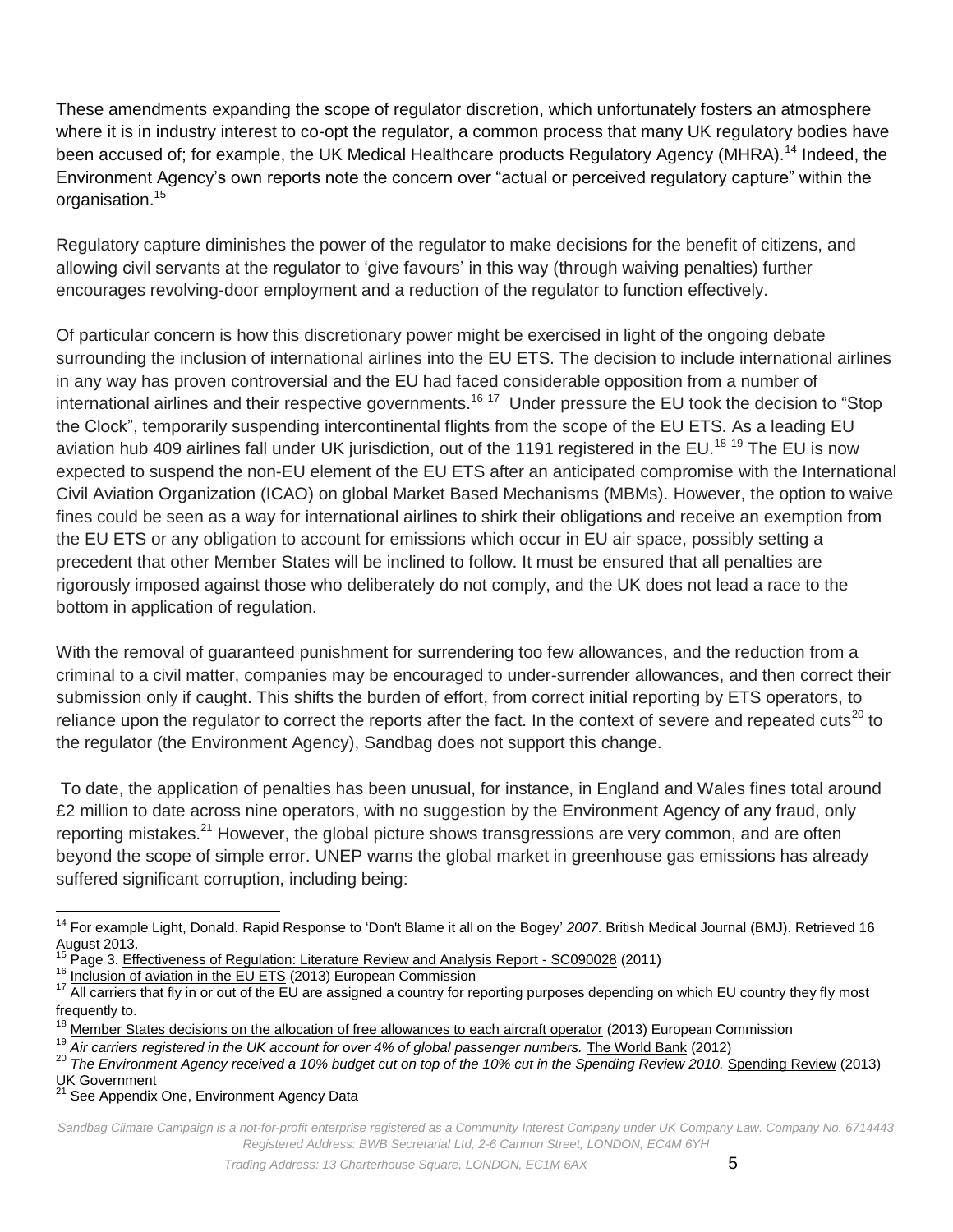"*recurrently tainted by cases of fraud and bribery, abuses of power, and other conventional forms of corruption. Corruption in this sector has also taken more original forms, such as the strategic exploitation of 'bad science' and scientific uncertainties for profit, the manipulation of GHG market prices, and anti-systemic speculation.*" 22

There is no reason to think that the UK system is immune to these problems if legislation is made excessively lenient.

A clear picture emerges; emissions trading is a complex system, and its regulation requires clear deterrents and strong oversight. This may not be the place for over-zealous application of the government's 'bonfire of the regulations'.

## **2. Do you agree with our proposed approach to extend the €20tCO<sup>2</sup> penalty regime already in place for Phase III to operators that self-rectify under-reporting of emissions in previous years, and that the proposed Regulations as drafted give legal effect to it?**

Sandbag supports the maintaining of the fixed strict liability of a  $€100tCO<sub>2</sub>$  penalty, and does not support the discretionary penalty regime, for reasons outlined above.  $\epsilon$ 20tCO<sub>2</sub> may not be enough to balance the economic benefit of avoiding allowance purchase in the expectation that the regulator will never identify the under-reporting. It may be argued that even  $\epsilon$ 100tCO<sub>2</sub> is not sufficient for a deterrent; for instance, in Scotland some businesses, such as Rohm & Haas Ltd., have already received repeat penalties.<sup>23</sup> However, further research would be required to decide upon an acceptable penalty level; Sandbag would not suggest the penalty should be changed without evidence.

Whilst the €100tCO<sub>2</sub> penalty is maintained for under-surrendered allowances against **Verified emissions**, perversely the new discretionary penalty of  $\epsilon$ 20tCO<sub>2</sub> applies for under-surrendered allowances against emissions beyond the knowledge of the regulator ("**Reportable emissions**").<sup>24</sup> The penalty for failing to surrender allowances for emissions that **have been reported** to the regulator is far higher than the penalty for failing to surrender allowances that **have not been reported** to the regulator. This may incentivise operators to avoid reporting emissions.

The  $€100tCO<sub>2</sub>$  penalty would only apply to Verified emissions; the majority of previous penalties under the scheme are for transgressions against Reportable emissions.<sup>25</sup>These would now be covered by the lower, €20tCO<sub>2</sub>, despite DECC's claim that the new penalty would only apply to a "narrow window of cases".<sup>26</sup>

 $\overline{\phantom{a}}$  $^{22}$  [The impact of corruption on climate change:](http://na.unep.net/geas/archive/pdfs/GEAS_Mar2013_EnvCorruption.pdf) threatening emissions trading mechanisms? (2013) United Nations Environment Programme

<sup>&</sup>lt;sup>23</sup> See Appendix Two

<sup>24</sup> Conversation with EU ETS team at the Department for Energy and Climate Change(September 2013): "*Operators will be liable for the €100 tCO<sup>2</sup> penalty (excess emissions penalty) when, at the end of April, they fail to surrender allowances against their verified emissions. On the other hand, the regulator will be able to apply the reduced €20 tCO<sup>2</sup> penalty in a narrow window of cases where the operator finds out that, after submitting a verified emissions report, there are reportable emissions not accounted for.*" See Appendix One

<sup>26</sup> "the regulator will be able to apply the reduced €20 tCO2 penalty in a narrow window of cases" EU ETS team at DECC (September 2013)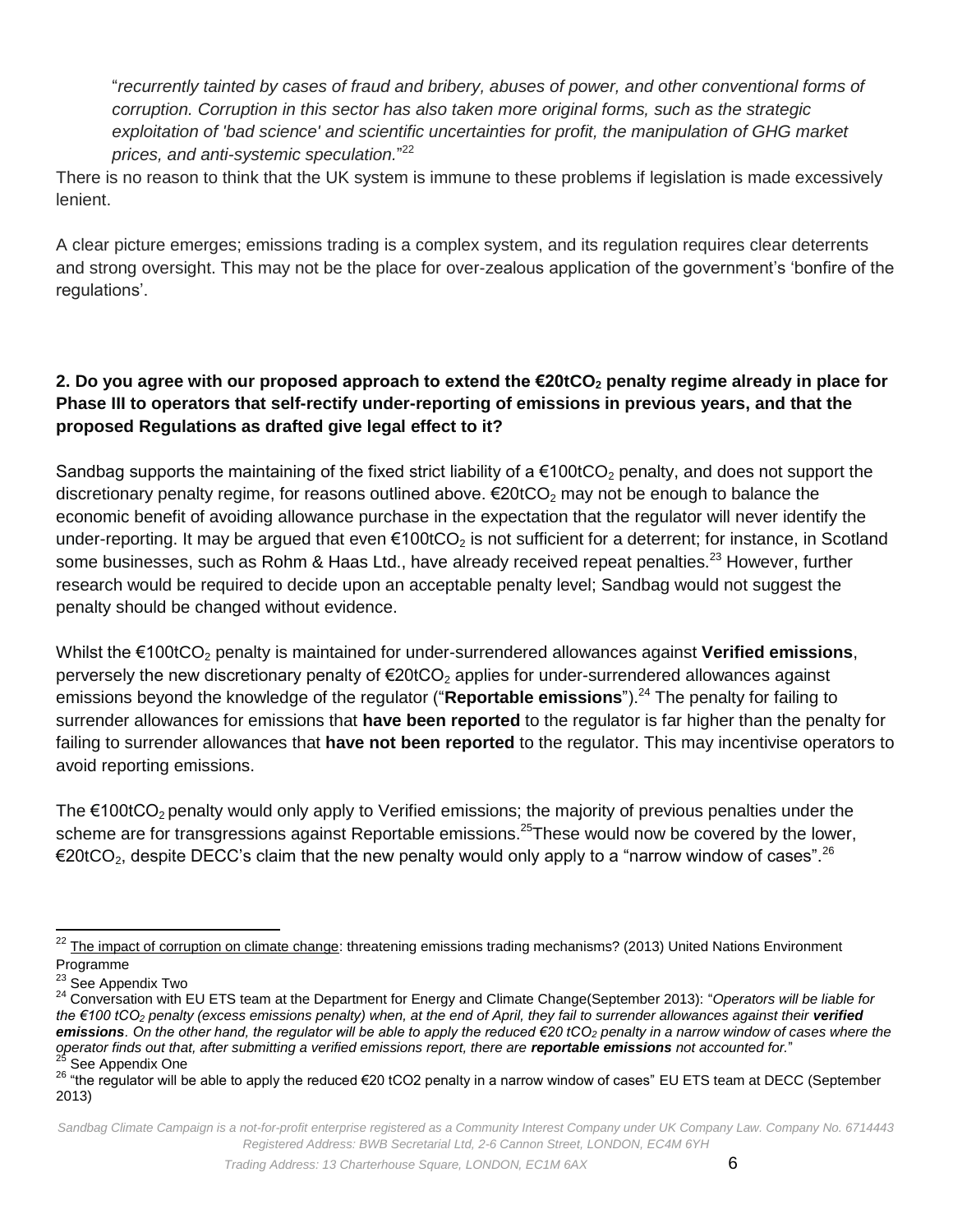Furthermore, EU Directive 2009/29/EC required a rolling increase in the mandatory penalty, linked to the European Consumer Price Index,<sup>27</sup> strongly suggesting the intention of the European Parliament was not for a weakening or removal of this penalty.

No comment on the legal drafting.

### **3. Does the proposed drafting clarify that the Regulator has the power to reduce and waive civil penalties for breaches of the 2005 and Aviation Regulations in Phase III?**

No comment

## **4. Do you agree that the powers of entry and inspection are unnecessary and that removing such powers will help to reduce the regulatory burden on businesses?**

"These powers were introduced to ensure the Government had legal comeback in cases where a legitimate request relating to the preparation of the national inventory was refused."<sup>28</sup> The removal of these powers removes the regulator's ultimate ability to penalise a transgressive company. The powers of entry and inspection have never been used in England,<sup>29</sup> and so in no way does the presence of this power in the legislation represent an addition to **"**the regulatory burden on businesses". Sandbag recommends it is maintained.

## **5. Do you agree with our proposed approach to removing criminal penalties and establishing a regime comprising of civil penalties only?**

Interpol's Guide to Carbon Trading Crime<sup>30</sup> is clear that illicit behaviour on the carbon markets is in regular occurrence. The European carbon market is worth \$148 billion.<sup>31</sup> Fraudulently misrepresenting emissions to save on permit purchases could conceivably be a multi-million pound crime, and so the requirement for criminal penalties is a necessity. We understand that the government has already begun the move away from criminal penalties in relation to emissions trading, and that this new consultation refers to the further removal of criminal penalties from the National Emissions Inventory, but our point remains the same. Maintaining the threat of criminal penalties for extreme situations does not preclude the use of civil penalties, which are already recommended for use except in extreme circumstances.<sup>32</sup> Past examples of ETS under-surrendering of

 $\overline{\phantom{a}}$  $27$  "The excess emissions penalty relating to allowances issued from 1 January 2013 onwards shall increase in accordance with the European index of consumer prices"

Page 13[, Consultation Document](https://www.gov.uk/government/uploads/system/uploads/attachment_data/file/226910/EU_ETS_amend_regs_-_condoc_130808.pdf)

<sup>&</sup>lt;sup>29</sup> Email from Vicky Hind, Environment Agency EUETS Trading Officer, August 2013

<sup>&</sup>lt;sup>30</sup> [Guide to Carbon Trading Crime](http://www.interpol.int/Media/Files/Crime-areas/Environmental-crime/Guide-to-Carbon-Trading-Crime) (2013) Interpol

<sup>31</sup> [World Bank figures](http://www.google.com/url?q=http%3A%2F%2Fwww.reuters.com%2Farticle%2F2012%2F05%2F30%2Fus-world-bank-carbon-idUSBRE84T08720120530&sa=D&sntz=1&usg=AFQjCNHaZSogdw7bz5PZIXs791k2myiz7w) (2011)

<sup>&</sup>lt;sup>32</sup> [Guidance to operators on Civil Penalties](http://www.environment-agency.gov.uk/static/documents/Business/2009_01_29_Guidance_to_Operators_on_civil_penalties.pdf) (2009) Environment Agency (page 4)

*Sandbag Climate Campaign is a not-for-profit enterprise registered as a Community Interest Company under UK Company Law. Company No. 6714443 Registered Address: BWB Secretarial Ltd, 2-6 Cannon Street, LONDON, EC4M 6YH*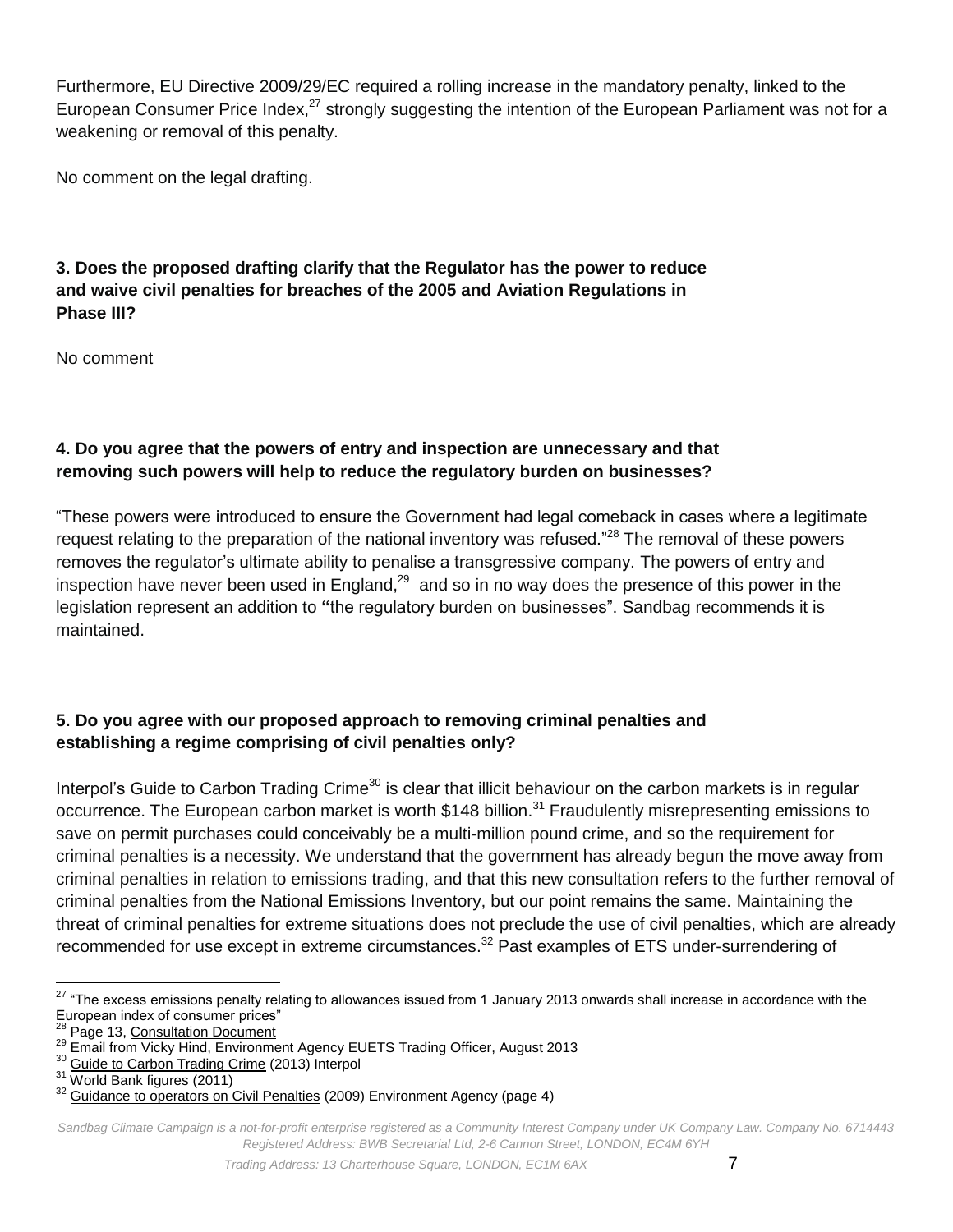Allowances in the UK include a record civil penalty of €3,296,600 for ExxonMobil (though no illicit behaviour was implied),<sup>33</sup> but infringements are currently unusual.<sup>34</sup> Sandbag would suggest there is a likely deterrent effect to maintaining criminal penalties, despite the Environment Agency having never bought a criminal prosecution under the current ETS legislation.<sup>35</sup>

The government's Impact Assessment,<sup>36</sup> conducted when the government began the process of restricting regulator access to criminal penalties in 2012, shows marginal benefits; an estimated £1million gain to business through a reduction in fines, and a corresponding reduction in government revenue; a reduction in costs to government of £0.1million through changes to the judicial process, which charitably includes the savings to government made through not having to impose custodial sentences.<sup>37</sup>

These benefits, small as they are, are based on flawed assumptions:

- *"The civil penalty would be expected to have the same deterrent effect as a criminal penalty."*
- The Impact Assessment, along with both consultations, offers no evidence that removing the ability of the regulator to use criminal penalties in extreme cases will not affect compliance. As noted by Watson, 2005, for example: "*The 'expressive' functions of the criminal law must also be recognized. Conviction of an offence – becoming a 'convict' – involves moral condemnation. Civil penalties – no matter how severe – may be seen as a form of taxation*." <sup>38</sup> The removal of criminal penalties, though never used so far, removes a deterrent and risks a reduction in compliance. Any increase in noncompliance will immediately remove the marginal expected savings to government, whilst diminishing the position of the EU ETS as the flagship climate policy in Europe.
- *"The key change in costs …is the possible reduction in legal and administrative costs to government of enforcement through criminal courts, and the reduced costs to operators from defending themselves in such a system."*
- No criminal penalties have ever been used by the Environment Agency under the ETS, and so the new regulations would not have made any savings had they been applied throughout the scheme (the High Scenario Impact Assessment figures, and savings to government, assume one custodial case a year).

The Macrory Report, which the government cites on matters of regulations and sanctions, and specifically in support of this change, encourages a reduction in reliance on criminal penalties by regulators, but recognises their continued use in many circumstances.<sup>39</sup>

For the success of the ETS, or other emissions market, "the expected punitive consequences for a noncompliant actor must be credible and sufficiently severe".<sup>40</sup> The government should restore these

 $\overline{\phantom{a}}$  $^{33}$  [Oil company fined a record £2.8m by SEPA over emissions failings](http://www.out-law.com/en/articles/2012/february/oil-company-fined-a-record-28m-by-sepa-over-emissions-failings/) (2012) Pinset Masons

<sup>&</sup>lt;sup>34</sup> See Appendix One, Environment Agency Data

<sup>&</sup>lt;sup>35</sup> Phone calls and emails with ETS team at the Environment Agency

**<sup>36</sup> [Impact Assessment: Review of the 2005 UK Greenhouse Gas Regulations IA No: DECC0079](https://www.gov.uk/government/uploads/system/uploads/attachment_data/file/42947/5220-ia-transposition-eu-ets-directive.pdf)** 

<sup>&</sup>lt;sup>37</sup> Page 15, ibid. "In addition to legal costs, enforcement through a criminal system could result in a custodial sentence; imposition of the maximum 2 year sentence is likely to cost the Government £40,000"<br><sup>38</sup> Watson, Michael (2005) The Cost of Covernment £40,000"

Watson, Michael (2005[\) The enforcement of environmental law: civil or criminal penalties?](http://eprints.hud.ac.uk/339/1/WatsonEnforcement.pdf) Environmental Law and Management, 17  $(1)$ . pp. 3-6.

<sup>39</sup> For example Page 102, [Regulatory Justice: Making Sanctions Effective](http://www.berr.gov.uk/files/file44593.pdf) (2006) Richard Macrory

<sup>40</sup> *"A compliance enforcement system's potency depends on: (1) its ability to detect noncompliant behaviour, (2) the severity of the* 

*threatened punishment for noncompliance, and (3) the credibility of the threatened punishment, i.e., the extent to which a noncompliant*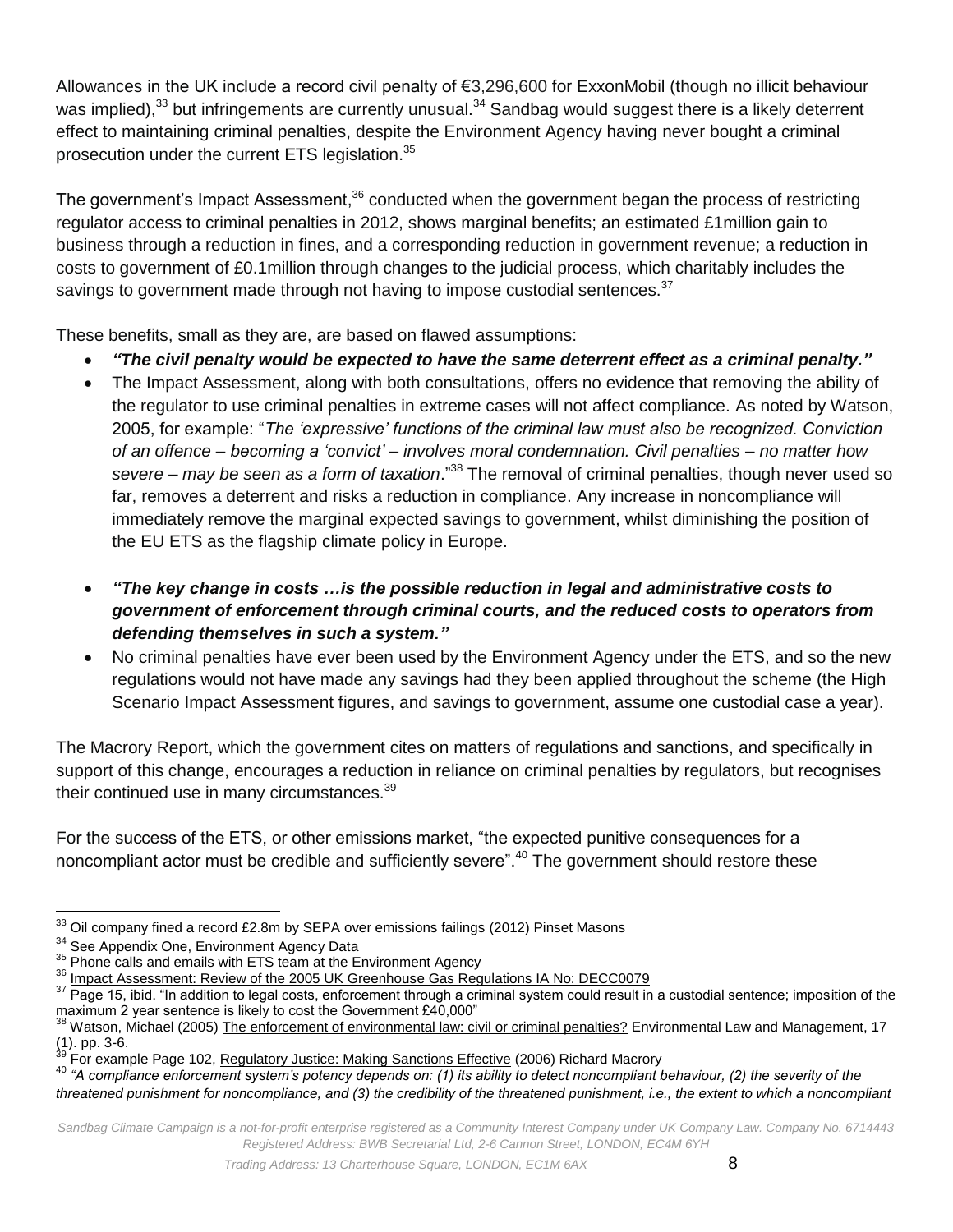necessary regulatory powers for the Environment Agency, in the absence of evidence indicating they are not working.

**6. Do you consider that the First-tier Tribunal is the appropriate body to hear and determine appeals against decisions to issue a civil penalty for failure to provide inventory information? 7. Do you consider that the General Regulatory Chamber Rules of the First-tier** 

**Tribunal will suit the handling of these appeals against decisions by the Secretary of State? If not, why not?** 

No comment

#### **Conclusion**

Sandbag believes there may be scope for discretion in cases where the Operator self-reports noncompliance (only if it includes Ministerial oversight to reduce risk of regulatory capture), but that the Greenhouse Gas Emissions Trading Scheme Regulations 2012 and 2013 Amendments, as drafted, go far beyond this, allowing a reduced or waived penalty in many circumstances, some serious. For this reason, discretion and the €20tCO<sub>2</sub> penalty should be removed from the legislation, but also because the Directive is clear; the €100tCO<sub>2</sub> penalty is mandatory for emissions for which Allowances have not been surrendered.

Whilst benefits through reduced costs and reduced bureaucracy are either unclear or nonexistent, there are clear risks to increased compliance through the removal of the possibility of criminal sanctions. Civil penalties should remain the first step in most cases, but criminal penalties should be restored to the regulations.

These changes diminish the position and strength of the EU ETS as Europe's flagship climate policy, just as the world looks to Europe for guidance on building their own emission trading schemes. The government should look again at these reforms, and use this chance to make changes to retain the strength of the scheme in the UK, before the regulators have drawn up their updated guidance for operators. $41$ 

l *participant can escape this punishment"* Emissions Trading: Participation [Enforcement determines the need for Compliance](http://eup.sagepub.com/content/11/3/427.abstract)  [Enforcement"](http://eup.sagepub.com/content/11/3/427.abstract) (2010) Stine Aakre and Jon Hovi

<sup>41</sup> Email from the EU ETS team at DECC (September 2013)

*Sandbag Climate Campaign is a not-for-profit enterprise registered as a Community Interest Company under UK Company Law. Company No. 6714443 Registered Address: BWB Secretarial Ltd, 2-6 Cannon Street, LONDON, EC4M 6YH*

<sup>40</sup> [Regulatory Justice: Making Sanctions Effective](http://www.berr.gov.uk/files/file44593.pdf) (2006) Richard Macrory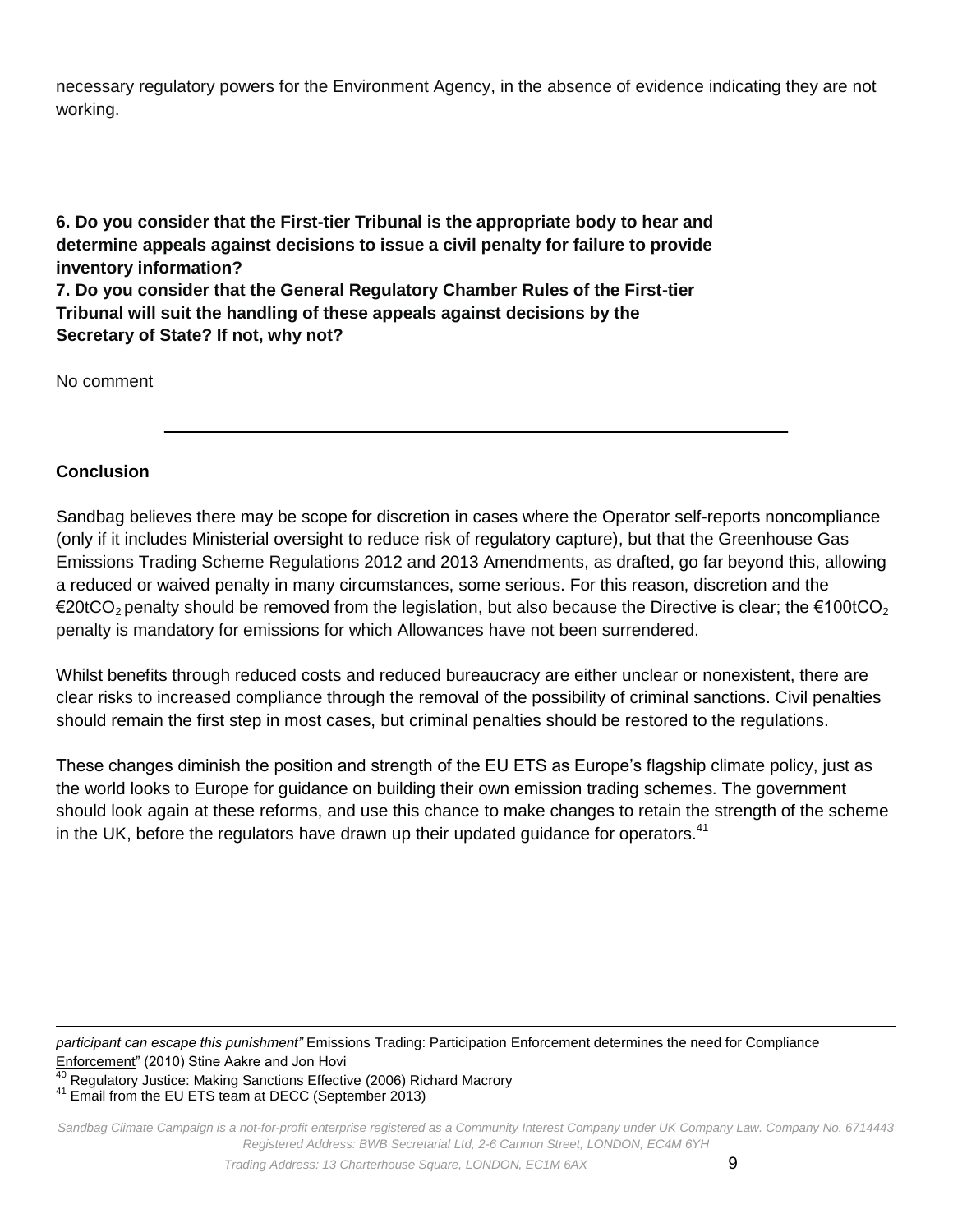

13 Charterhouse Square London EC1M 6AX

Tel: +44 (0) 207 1486377 Mail: info@sandbag.org.uk Web: www.sandbag.org.uk

Under Directive 2003/87/EC Article 16 (2), Member States must ensure publication of the names of operators who are in breach of requirements to surrender sufficient allowances. This part of the Directive has not been followed. Appendix One represents the first comprehensive publication of Phase II ETS non-compliance in England.

| Penalties to date (August $2013)^{42}$  |                    |                                          |                                                                                                                                                                                                                                                                                                         |  |  |  |
|-----------------------------------------|--------------------|------------------------------------------|---------------------------------------------------------------------------------------------------------------------------------------------------------------------------------------------------------------------------------------------------------------------------------------------------------|--|--|--|
| <b>Date</b><br>penalty<br><b>issued</b> | <b>Amount</b><br>£ | <b>Operator</b>                          | <b>Reason for the Civil Penalty</b>                                                                                                                                                                                                                                                                     |  |  |  |
| Dec-06                                  | £564,559.93        | Alphasteel                               | Alphasteel, a steel recycling company from<br>Newport in south Wales, were issued a civil penalty<br>for failing to surrender any allowances for 2005 by<br>the 30 April 2006 deadline.                                                                                                                 |  |  |  |
| Dec-06                                  | £122,099.74        | <b>Daniel Platt</b>                      | Daniel Platt, ceramic tile company from Stoke-on-<br>Trent, were issued a civil penalty for failing to<br>surrender any allowances to account for 4,537<br>tonnes of verified emissions by the 30 April 2006<br>deadline.                                                                               |  |  |  |
| Dec-06                                  | £52,532.22         | Mars (UK)<br>(trading as<br>Masterfoods) | Mars (UK) (trading as Masterfoods), a foodstuffs<br>company from Peterborough, were issued a civil<br>penalty for failing to surrender allowances for 2005<br>by the surrender notice deadline. Mars UK verified<br>emissions for 2005 were 1,952 tonnes.                                               |  |  |  |
| $Dec-06$                                | £19,618.84         | <b>Scandstick</b>                        | Scandstick, an adhesive products company in<br>Cambridgeshire, were issued a civil penalty for<br>failing to surrender sufficient allowances to account<br>for 729 tonnes of verified emissions for 2005.<br>Scandstick only surrendered 1,219 allowances but<br>had verified emissions of 1948 tonnes. |  |  |  |
| <b>Oct-11</b>                           | £844,765.32        | <b>Esso Petroleum</b><br>Company         | An incorrect factor was mistakenly applied by Esso<br>in calculating their emissions for 2008 which has                                                                                                                                                                                                 |  |  |  |

Appendix One:

Environment Agency (England & Wales) EU Emissions Trading Scheme Phase II Misreported Allowance

 $\overline{\phantom{a}}$ 

 $^{42}$  Freedom of Information request to the Environment Agency, EU ETS Compliance Regulator in England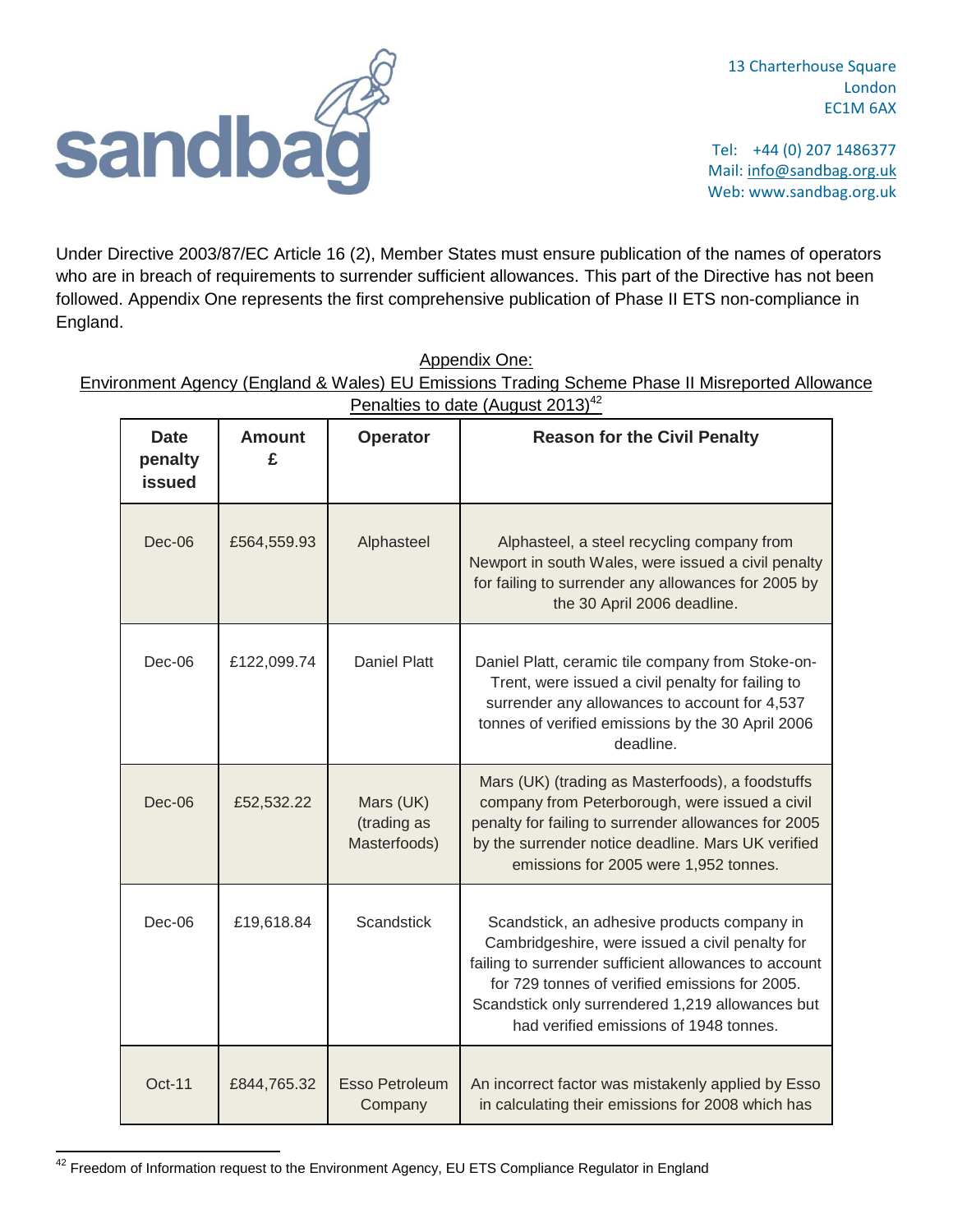|          |             | Limited                                               | led to under reporting of about 10,000 tonnes of<br>CO <sub>2</sub>                                                                                                                |
|----------|-------------|-------------------------------------------------------|------------------------------------------------------------------------------------------------------------------------------------------------------------------------------------|
| $Oct-11$ | £21,184.07  | Sellafield Ltd                                        | A number of emission sources were mistakenly<br>excluded from reportable emissions This has<br>resulted in an underreporting of about 260 tonnes<br>of $CO2$ for $2008$ .          |
| $Oct-11$ | £1,379.81   | Astra Zeneca                                          | Fuel used in two boilers was not included in the<br>permit or in the reported emissions for 2008. This<br>has resulted in an underreporting of about 17<br>tonnes of CO2 for 2008. |
| $Oct-11$ | £1,136.31   | <b>York Hospital</b><br><b>NHS Trust</b>              | Emissions from two boilers were overlooked<br>leading to under reporting of about 14 tonnes of<br>CO <sub>2</sub> for 2008.                                                        |
| $Oct-11$ | £274,716.80 | <b>Skanska</b><br>Rashleigh<br><b>Weatherfoil Ltd</b> | Gas meter readings were misread taken to<br>incorrect number of figures resulting in an under<br>reporting of emissions of about 3000 tonnes of CO2<br>for 2009.                   |